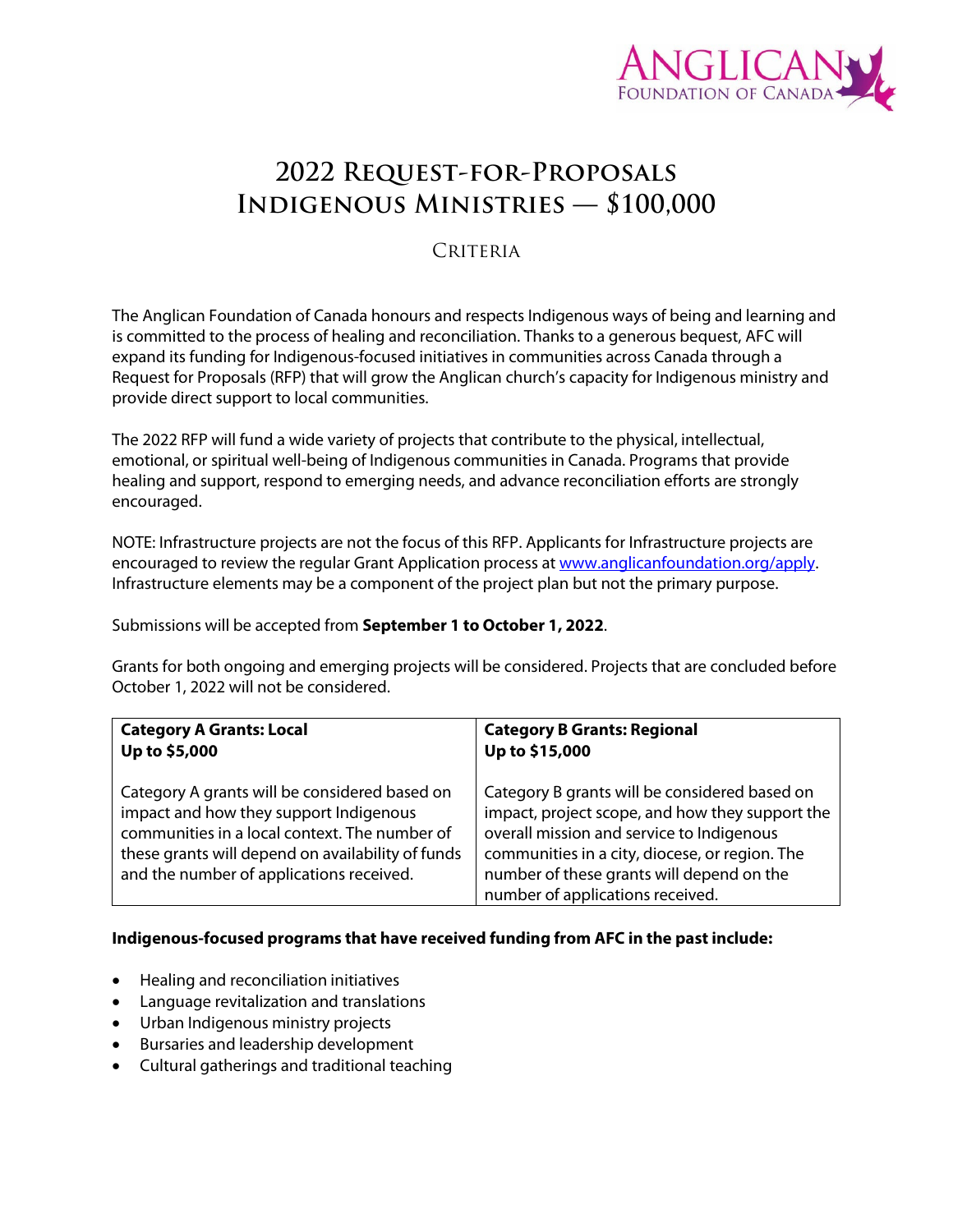

Eligible uses of funding include, but are not limited to, administrative expenses, travel costs. equipment, technical costs, remuneration, honoraria, and food.

### **Proposals must meet the following criteria:**

- Must contribute to the physical, intellectual, emotional, or spiritual well-being of Indigenous communities in Canada.
- Must involve Indigenous people in project development, planning, and implementation.
- Must come under the umbrella of:
	- o an Anglican Diocese.
	- o an Anglican church or parish.
	- o an interfaith or ecumenical group with explicit Anglican connections.
	- $\circ$  a registered charity whose purpose aligns with the mission and mandate of the Anglican Foundation.
- Must be endorsed by a diocesan bishop in the Anglican Church of Canada.
- AFC grant may comprise up to 100% of the project budget for Category A Grants.
- AFC grant may comprise up to a maximum of 50% of the project budget for Category B Grants.

The AFC Board of Directors will review proposals in November 2022 and announce the grant recipients in early December. Proposals submitted in response to this request do not count as one of the three submissions each diocese is allowed per year.

### **Grant Facilitator:**

In order to increase ease of access to our grants, AFC is launching a grant facilitation program to provide assistance to prospective applicants as they develop their project proposals and funding applications. To schedule time with one of our Grant Facilitators, please contact: [foundation@anglicanfoundation.org.](mailto:foundation@anglicanfoundation.org)

### **SUBMISSION OPTIONS**

Proposals may be submitted by email or hard copy and supplemented by multimedia if applicable.

For applicants working with Grant Facilitators, the Facilitator will work with the applicant to determine the best method of submitting the application.

### **Hard copy submissions may be sent to**

The Anglican Foundation of Canada 80 Hayden Street Toronto, ON M4Y 3G2

**Electronic submissions may be sent to** [foundation@anglicanfoundation.org](mailto:foundation@anglicanfoundation.org)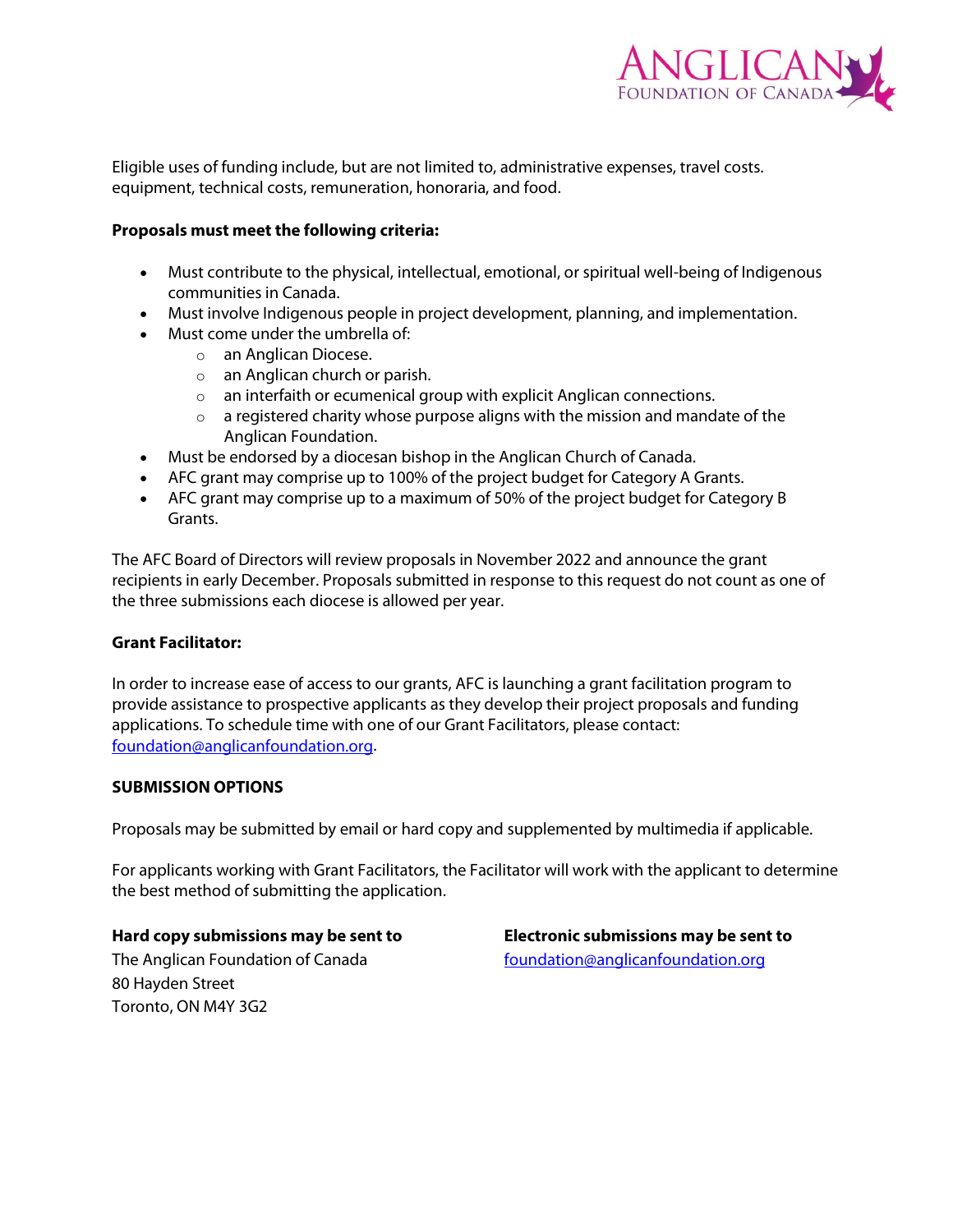

# **2022 Request-for-Proposals Indigenous Ministries**

Submission Form

# Section 1 – Identity of Applicant

|  | All Applicants are invited to be current donors to the Anglican Foundation. |  |  |
|--|-----------------------------------------------------------------------------|--|--|
|--|-----------------------------------------------------------------------------|--|--|

| 1.1  |                                                              |  |  |
|------|--------------------------------------------------------------|--|--|
|      | (diocese, parish, organization, or other registered charity) |  |  |
| 1.2  |                                                              |  |  |
| 1.3  |                                                              |  |  |
| 1.4  |                                                              |  |  |
| 1.5  |                                                              |  |  |
| 1.6  |                                                              |  |  |
| 1.7  |                                                              |  |  |
| 1.8  | (if different from the Name of Applicant in 1.1)             |  |  |
| 1.9  |                                                              |  |  |
| 1.10 |                                                              |  |  |
| 1.11 |                                                              |  |  |

### Section 2 – Project Description

- 2.1 Project Name
- 2.2 Describe your project with as much detail as possible, including:
	- Project purpose, target community, and primary location(s).
	- Timeline of project, including start date and end date (if applicable).
	- Project staffing, local leadership, and other partners or stakeholders.
	- Involvement of Indigenous people in development, planning, and implementation.
	- Relationship of project to the Anglican Church of Canada and/or the mission of the Anglican Foundation of Canada (only needed if the Applicant is not a diocese or parish within the Anglican Church of Canada).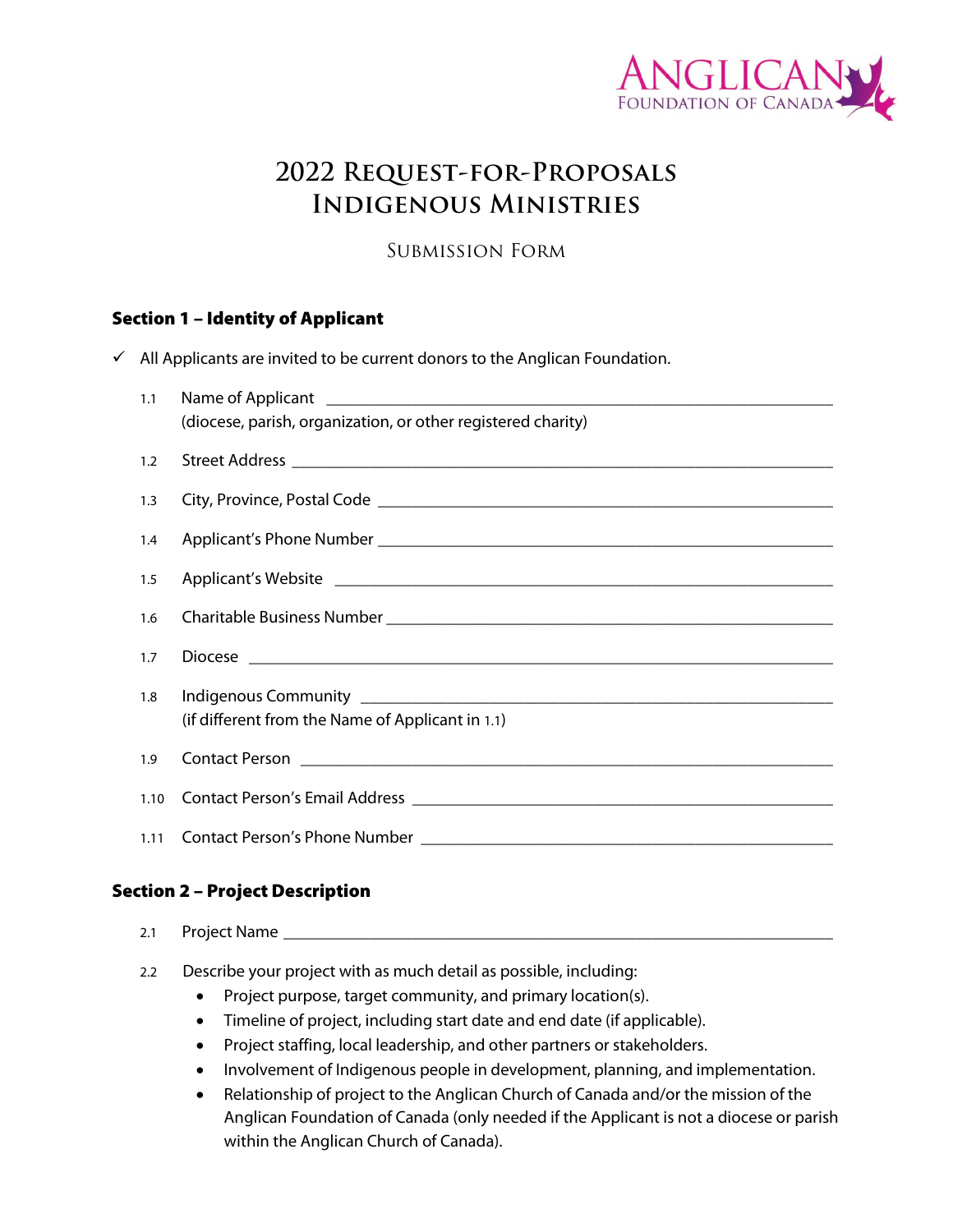

- 2.3 Describe how this project will contribute to the physical, intellectual, emotional, and/or spiritual well-being of Indigenous communities in Canada.
- 2.4 Describe how this project will meet a need that is currently not being met through other local non-profit organizations.
- 2.5 Describe how the project will be promoted in order to maximize impact and reach, either at the local level (Category A) or regional level (Category B).
- 2.6 Describe the anticipated outcomes and impact of the project.

### Section 3 – Financial Information

3.1 Grant Category  $\Box$  A: Local (maximum amount is \$5,000)

 $\Box$  B: Regional (maximum amount is \$15,000)

- 3.2 Grant amount requested
	- AFC grant may comprise up to 100% of the project budget for Category A Grants.
	- AFC grant may comprise up to a maximum of 50% of the project budget for Category B Grants.
- 3.3 Provide a project budget.
	- Show a list of all expenses, indicating the portion that AFC funding would cover.
	- Show all revenues, including pledges, other grants to which application has been made, and donations in kind of property, labour, or materials.
- 3.4 Applicants for Category B Grant must provide complete financial statements for the Applicant for the most recent year available.

# Section 4 – Support Documentation

- 4.1 Provide the following supporting documents:
	- Support letter from the head of the Applicant organization, chairperson of board of directors, or other governing body.
	- Support letter from the head (or other signing officer) of the Indigenous Community, if different from the Applicant.
	- Support letter from the diocesan bishop.
	- Proof of liability insurance.
	- Proof of fire insurance for any project including an infrastructure element.